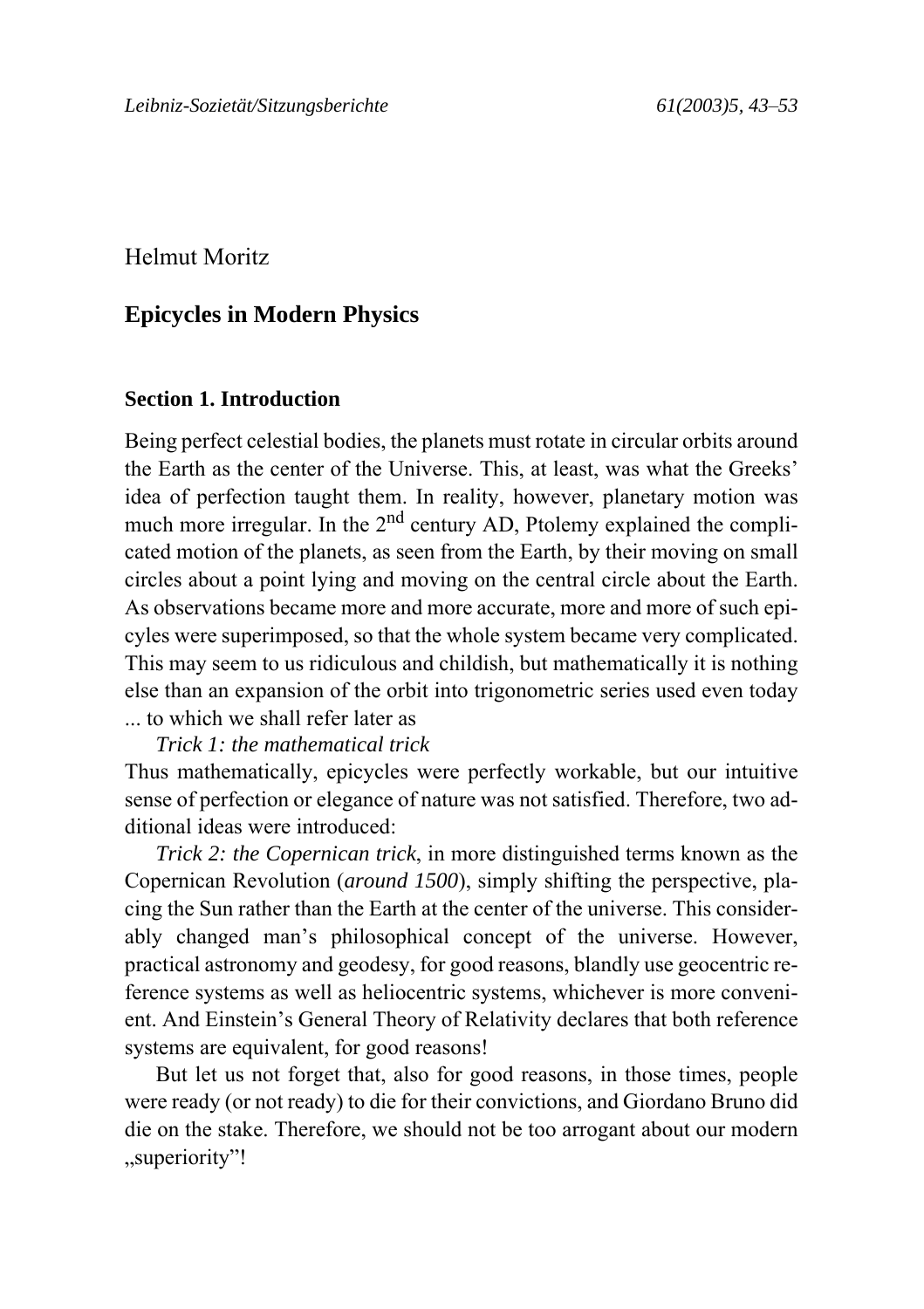*Trick 3: the Keplerian trick.* The Copernican viewpoint removed many of the apparent anomalies, but not all. The anomalies vanished, however, almost completely if the circle was replaced by an ellipse. This is what Johannes Kepler did *around 1600* (only to give you round numbers). We may say: what is the difference, an ellipse is almost as simple and elegant as a circle, but for renaissance-trained minds it was a great step ahead.

The next step is well known. Newton (*around 1700*) deduced the principles of *classical mechanics* rigorously from Kepler's laws of planetary motion. Conversely, we may use Newton's laws of motion and of gravitation to get back Kepler's elliptical orbits....but with small corrections due to the mutual attraction of the planets! (This is a nice dialectic step, similar to children emancipating themselves from their parents.) Fortunately, as Alfred North Whitehead wryly remarked, the accuracy of Kepler's, or rather Tycho Brahe's, measurements was not too great, otherwise Kepler would never have discovered his nice ellipses, and Newton would not have derived his fine laws.)

*Around 1800*, Newton's classical mechanics reigned supreme as final physical theory, as the following quotation from Laplace shows:

"An intelligent being which, for some given moment of time, knew all the forces by which nature is driven, and the relative position of the objects by which it is composed (provided the being's intelligence were so vast as to be able to analyze accurately all the data), would be able to comprise, in a single formula, the movements of the largest bodies in the universe and those of the lightest atom: nothing would be uncertain to it, and both the future and the past would be present to its eyes."

The concepts of epicycles and the three basic tricks will be useful for our further considerations.

## **Section 2. Relativity**

Towards 1900, Newton's classical mechanic reigned supreme, like the Greeks' great circle, surrounded as "epicycles" by supposedly minor phenomena such as Faraday's and Maxwell's electromagnetism and Planck's hardly understood quanta. Another change of paradigm in the sense of Kuhn [1] appeared to be *due around 1900*.

In 1905, Einstein unified all these ideas into the two great theories of the 20<sup>th</sup> century: Relativity and Quantum Theory.(In this section we only speak about relativity.) In fact, the situation was a little more complicated. Einstein discovered the *Special Theory of Relativity* proclaiming the equivalence of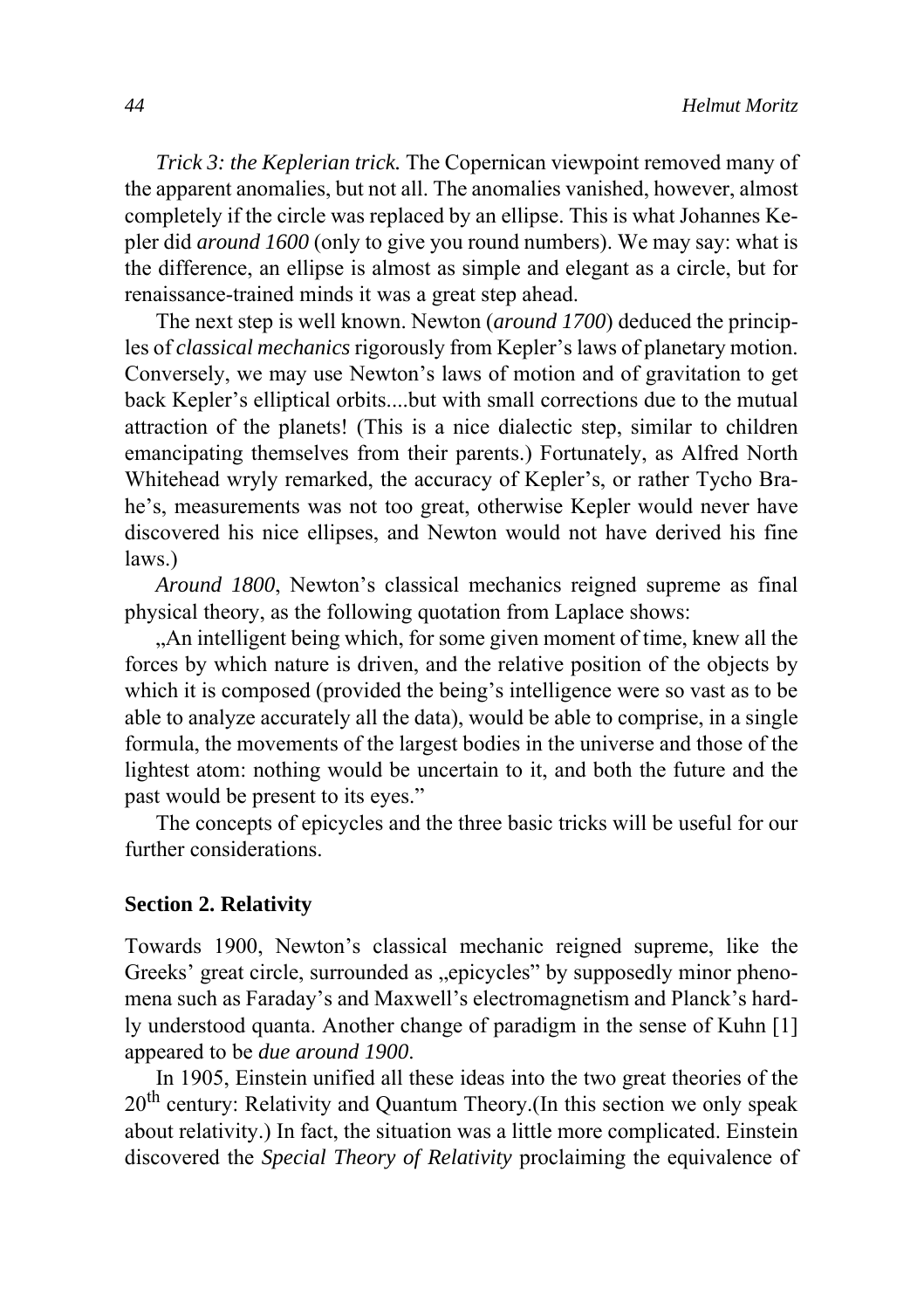"inertial" reference systems, which was already known by Gallileo Galilei, using, instead of the Galilei transformation, *the Lorenz transformation* which was also already known (e. g., by Poincare for Maxwell's equation).

So what was the great discovery of Einstein? He recognized that the Lorentz transformation was really valid *generally* for both electromagnetism and mechanics. This idea alone was sufficient to make him one of the intellectual giants of all times. That is the idea of *unification*, we also recognize the ...Copernican trick of changing the perspective rather than the formulas.

The next step was made two years later by the mathematician Hermann Minkowski, who recognized that Einstein's theory implied the idea of a fourdimensional (pseudo-)Euclidean unified space-time. Another unification!

Now, having the advantage of hindsight, the next step is logical: a few years later (1915, in the meantime he had studied Riemannian geometry) Einstein recognized that by making Minkowsky's spacetime *curved*, this curvature can be interpreted as gravitation. This meant a third unification, the unification of Special Relativity with gravitation to get the *General Theory of Relativity*. (The fact that in the same year the famous mathematian Hilbert discovered a very similar variational principle, increases the greatness of both Einstein and Hilbert.)

In view of the importance of these ideas, let us repeat them in slightly different terms. The beauty of Einstein relativity principle is that in reality it implied three unifications. The first, Special Relativity of 1905, (partly) unified Maxwell's electromagnetism with Newton's mechanics by applying the Lorenz transformation to both. The second unification followed a few years later: by recognizing that the Lorenz transformations are really rotations in four-dimensional spacetime if we replace time t by  $t \square$  (-1), thus unifying space and time. It appears now almost inevitable to replace Minkowski's (pseudo)Euclidean spacetime by a curved spacetime, in order to interpret curvature by gravitation, thus unifying space, time and gravitation.

One step follows from the other in a logical way, nothing is  $\mu$  put in by hand". Several other people, Poincare, Lorenz, Minkowsky, Hilbert, Schwarzschild, contributed, but the mastermind was, of course, Einstein.

The next logical step was clear: to unify gravitation and electromagnetism in a generalized *geometrical* model: great scientists such as Hermann Weyl, Eddington, Kaluza, Klein and Einstein himself, tried and failed.

The "dream of a final theory" (Steven Weinberg) still persists!

By the way, Weyl failed in the most interesting way: his ideas are the base of modern "gauge theories"! As Alfred North Whitehead said, "it is more important that a proposition be interesting than that it be true."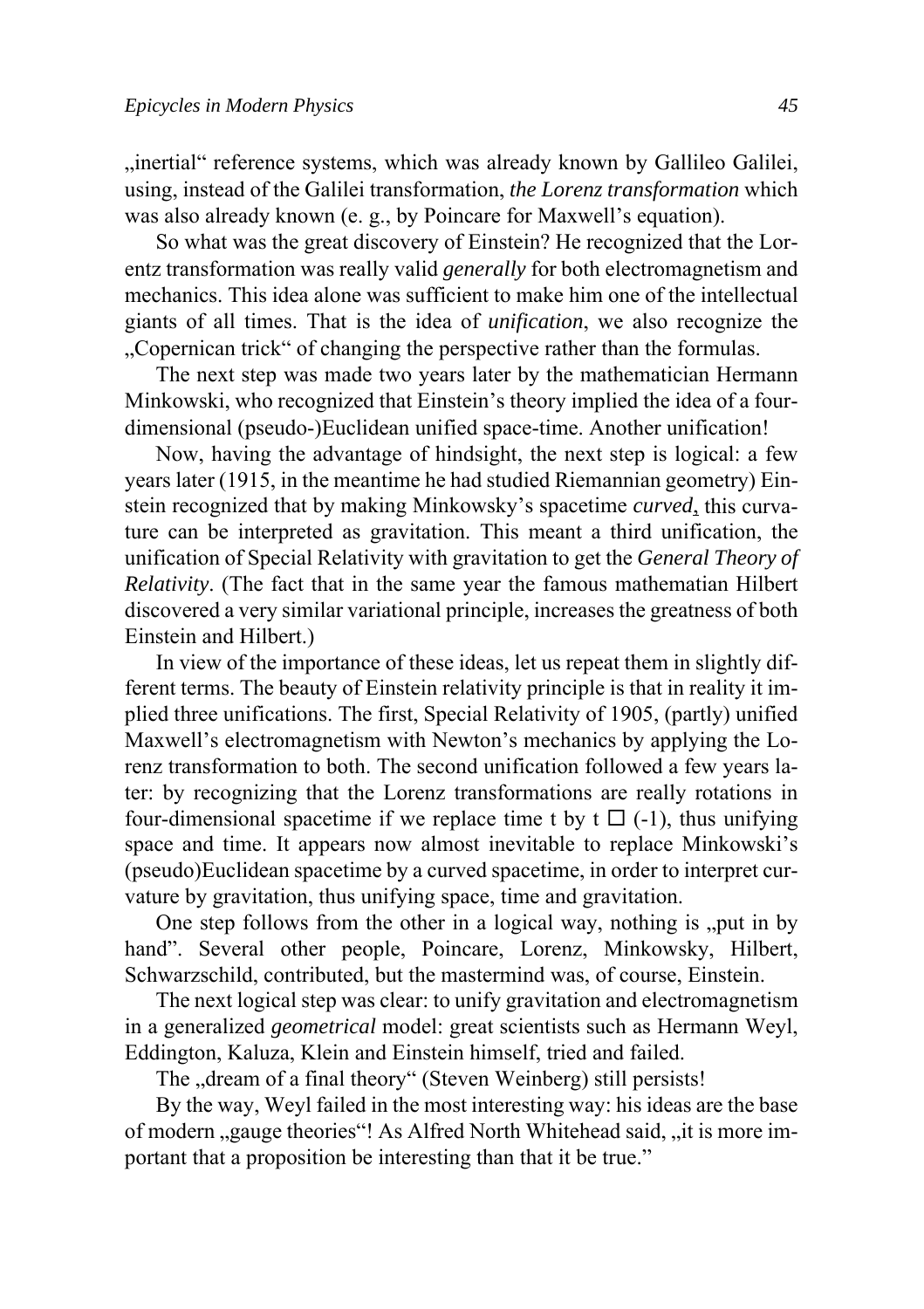## **Section 3. Quantum Theory**

In the famous year 1905, Einstein also extended Plank's quantum theory from matter to light, obtaining photons. For this (and another paper on Brownian motion) he got the Nobel Prize; the relativity theory was too controversional to the Nobel Prize Committee.

Nevertheless, all these quantum work was just "epicycles". A unified quantum theory was created around 1925 by Heisenberg, Schroedinger, Dirac and others.

A new "ellipse" (Trick3) replaced the "epicycles" of small ad hoc quantum models as a new "paradigm" in he sense of Kuhn. Quantum theory was and is enormously successful and accurate, just as Relativity is.

Just as the Theory of Relativity was basically the work of *one* person, Einstein, Quantum Theory was founded independently in two completely different mathematical forms by two equally great physicists, Heisenberg and Schrödinger. The miracle was that both mathematical formulations were soon recognized by Dirac, John von Neumann to be equivalent: the underlying Hilbert space may be formulated in two equivalent ways: as a space of functions or a space of infinite-dimensional vectors. A periodic function is equivalent to the infinite vector formed by its Fourier coefficients.

Unfortunately, the two basic theories, relativity and quantum theory, are incompatible. They usually coexist peacefully but steadfastly refuse to be unified. The only rigorous partial unification was Dirac's theory of the electron. Other further attempts are only non-rigorous (though practically very successful) "epicycles": Quantum electrodynamics and quantum gravity [2,3].

## **Section 4. Modern Approaches**

The dream of a final unification persists. There are now an enormous amount of similar but incompatible "epicycle theories".

An important new idea, actually a new paradigm, came from the theory of groups. The *"Eightfold Way*" of Ne'eman and Gell-Mann was very successfully applied to atomic structure (quarks etc.). This is another epicycle.

*Gauge theory*. The father of this idea is Hermann Weyl. The development is well known. For a unified field theory, this, combined with group theory ("dynamic groups") proved the most important mathematical method. Summing up schematically we have: After unsuccessfully gauging the spatio-temporal length element in 1918 (hence the strange name, gauge = Eichung; Eichinvarianz!), Weyl successfully  $\alpha$  gauged" the group  $U(1)$  to obtain the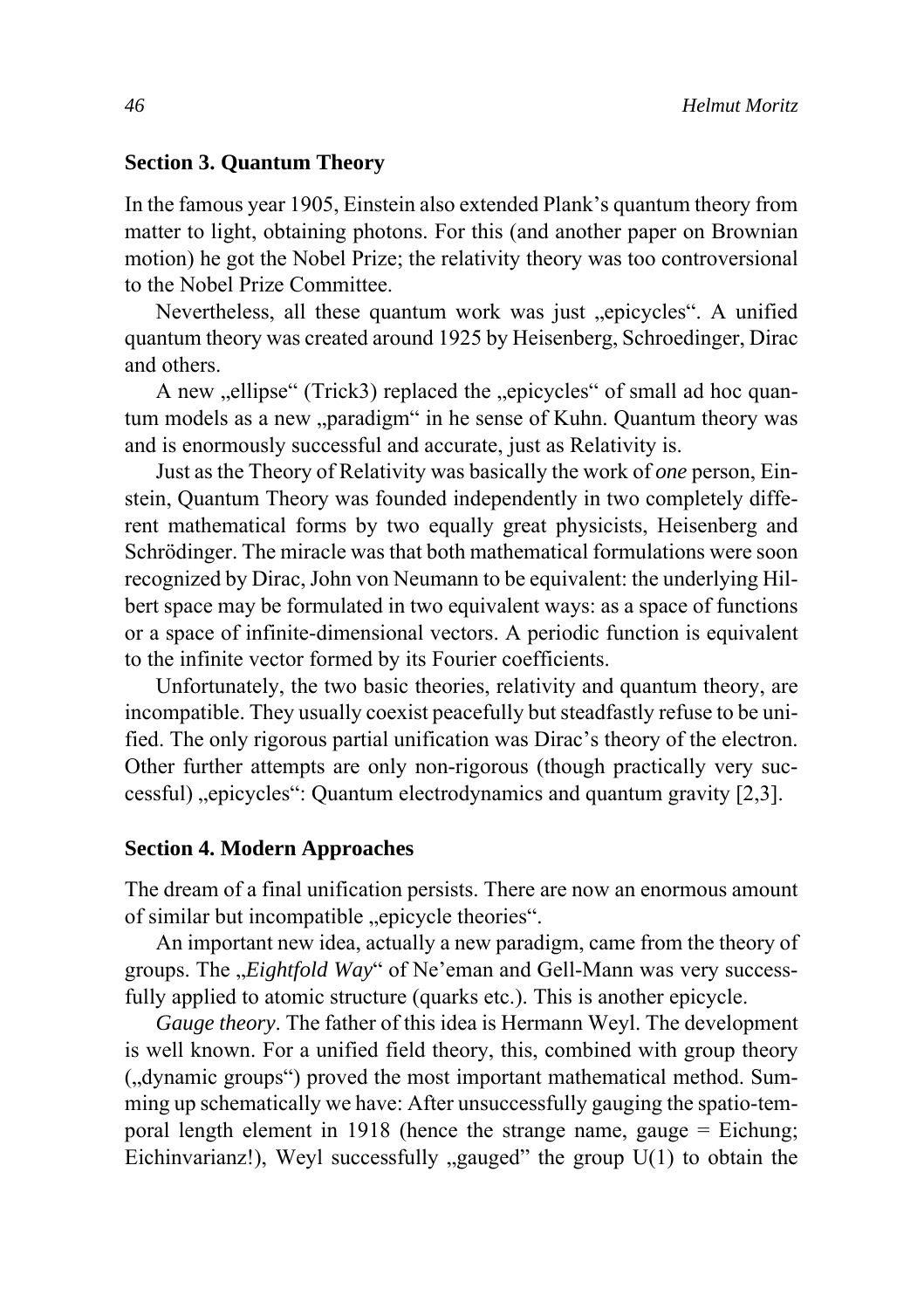gauge theory of electromagnetism, which finally led to gauging the elementary internal symmetry groups  $U(1) \times SU(2) \times SU(3)$  to obtain the "Standard Model" for which Glashow, Salam and Weinberg shared in 1967 a Nobel prize. In fact, Tony Smith pointed out to me that technically they got the Nobel prize already for the unification of  $U(1)$  x  $SU(2)$ , and that the names of 't Hooft and Politzer, Wilczek, and Gross should be added, especially in connection with the  $SU(3)$  part. Here, the one-dimensional unitary group  $U(1)$ (circular group, a symbol used everywhere, see [6], vol.1), represents *electromagnetism*; the two-dimensional "special unitary" group  $SU(2)$  represents the weak force responsible for radioactive decay, and SU(3) represents the "*strong force*" holding the quarks together.

It should be said that the Standard Model in the present form describes all elementary particles and forces to sufficient accuracy; but theoretically it is considered less elegant than, e.g., General Relativity, because it contains extra features not arising from the theory itself, such as a numerical constant ., put in by hand"

A stronger unification is hoped for by Supersymmetry. Much work has been done, but the results seem to be mathematics rather than physics. Jokingly they may be called ..epicycles Trick 1".

*An incorporation of gravity should lead to a unification of all four basic forces: gravitation, electromagnetism, weak and strong force. This is called "Theory Of Everything", TOE. Schematically we have* (or would like to have)

TOE = standard model + gravity  $\rightarrow$  supersymmetry + gravity  $\rightarrow$  superstrings.

This is a highly difficult and controversial topic. Many are fascinated by the underlying difficult but highly interesting mathematics. Some of the most brilliant contemporary mathematical physicists work on it. On the other hand we have typical characteristics of epicycles: too many different, mutually incompatible features, one of them being the use of higher-dimensional auxiliary spaces with dimensions ranging from 10 to 27 and more or less. The relation to existing theories or experiments is not clear. They expectations, hopes, and promises rather than solid, mathematically expressed and experimentally verifiable, results.

How many contemporary theoretical elementary particle physicists work in supersymmetry, supergravity and superstrings is seen by looking at the internet! Opinions are divided. The standard reference is [6].

"Supergravity as an answer that looks for a question." (I cannot remember where I read this.)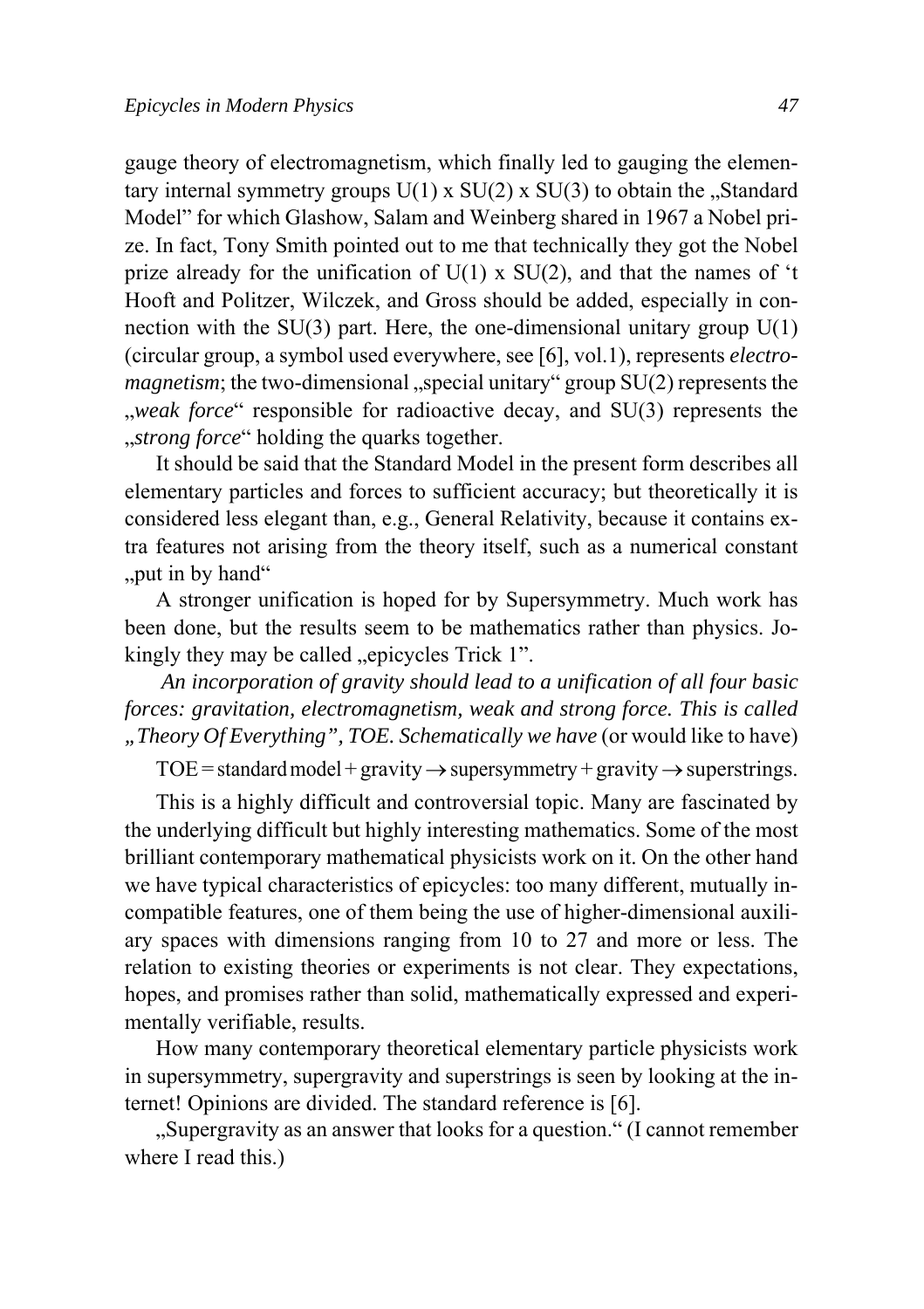The very readable popular book on superstrings . The Elegant Universe" [4] looks more like an "elegant anthill."

Richard Feynman said, in Davies and Brown, Superstrings, Cambridge 1988, pp. 194-195):

..... I do feel strongly that this is nonsense! ... I think all this superstring stuff is crazy and is in the wrong direction. ... I don't like it that they're not calculating anything. ... why are the masses of the various particles such as quarks what they are? All these numbers ... have no explanations in these string theories - absolutely none! ...". [5]

## **Section 5. Present Situation**

Let us try to summarize. We have

### *Fully recognized theories*

Classical mechanics (within its limits: c goes to infinity) Special Relativity (within its limits: no gravitation, flat Minkowski spacetime: pseudo-Euclidean with signature +++-) General Relativity: curved spacetime, curvature = gravitation Quantum theory (linear Hilbert space)

Dirac's theory of electron

Dirac theory is a beautiful example of a small, but generally accepted, elegant and powerful unified theory (it predicted the positron!), it introduces new powerful mathematical tools: spinors, Clifford algebras, quaternions. It is the only fully satisfactory (partial) unification of quantum theory and (special) relativity.

The basic internal particle symmetry  $U(1)$  x  $SU(2)$  x  $SU(3)$  as such is generally accepted, as well as relativistic spacetime. The problem is to fuse the two symmetries to get *one* "elegant" and convincing theory.

The *Standard Model* functions very well, but as we remarked, it is criticized for not being sufficiently elegant. On the other hand we have the remark . Elegance is for the tailor" often attributed to the famous Wolfgang Pauli.

We have an

#### *Important heuristic tool:*

*Mach's Principle*: it is only it that gives a full identification inertia  $=$  = gravitation and was important for Einstein. Hans-Jürgen Treder is the best expert on it [7].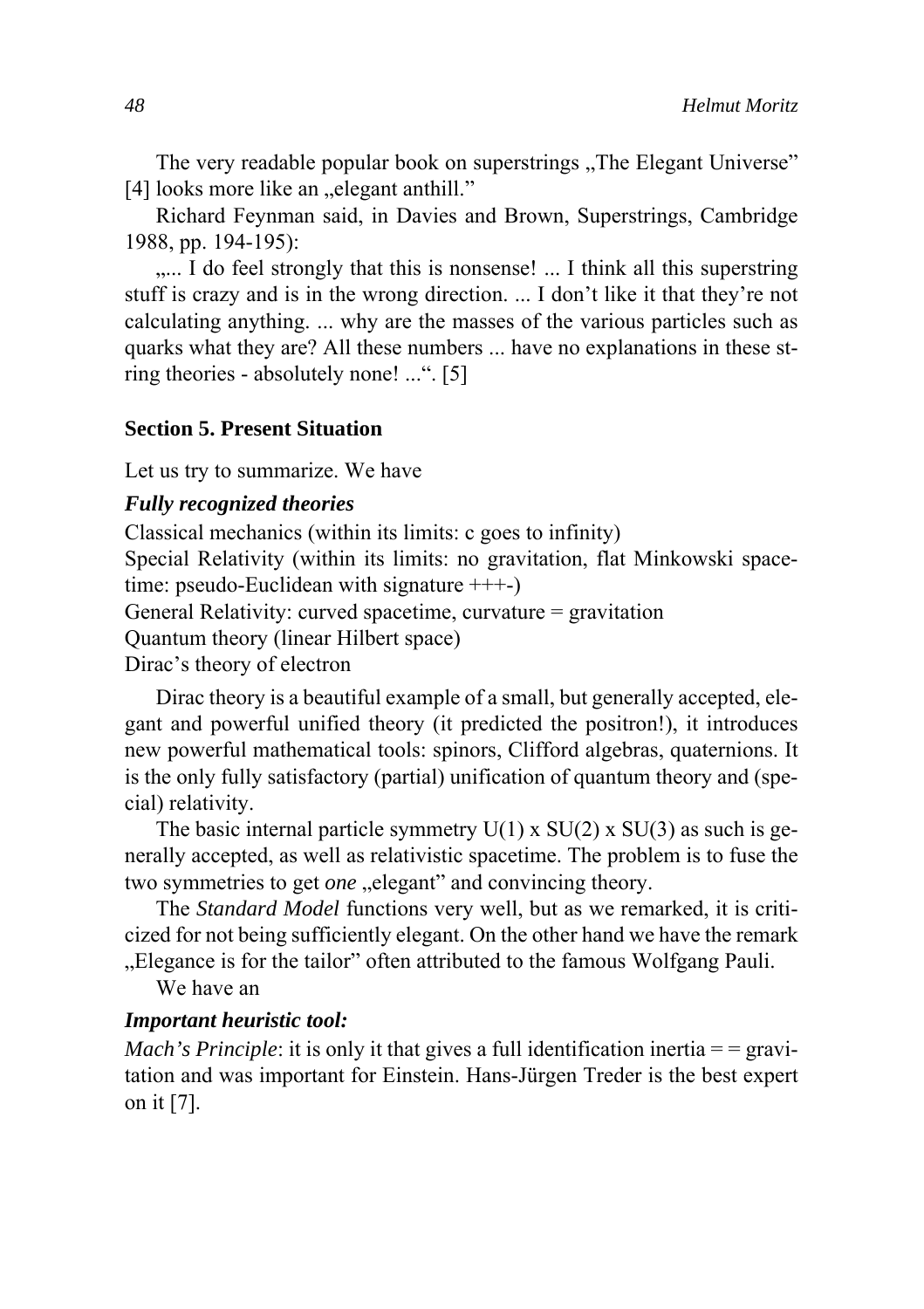## *Recognized mathematical tools:*

Between 1920 and 1950 almost all mathematical tools mentioned below have been known (see, e. g., Weyl, Cartan):

*Differential Geometry of Riemann space*

*Hilbert space* 

*Group theory* (molecular structure, eightfold way)

*Gauge principle* (see above)

*Clifford algebra* (spinors)

## *And somewhat controversial:*

*4 Division algebras* (there can be only 4): *Real numbers Complex numbers Quaternions Octonions* And nothing more.

The *real numbers* are clear. We should have *Complex numbers* ←→ U(1) Electroweak Force *Quaternions* ←→ SU(2) Isospin: Protons, Neutrons... *Octonions* ←→ SU(3) Strong Force: Quarks etc.

Do we need new mathematical tools no yet discovered, or only a new perspective?

A fascinating historical review, year by year, of these developments from 1900 until today, from Planck to superstrings, can be found at the website http://superstringtheory.com/history/history.history3.html.

# **Section 6. SU(3) Octonion Theories**

They are very interesting alternatives to theorists disappointed by superstring theories. Octonionic theories are rather convincingly supported by a small group of "Platonists":

Geoffrey Dixon Tony Smith Corinne. A. Manogue Jörg Schray Tevian Dray (USA) Paolo Budinich (Trieste),...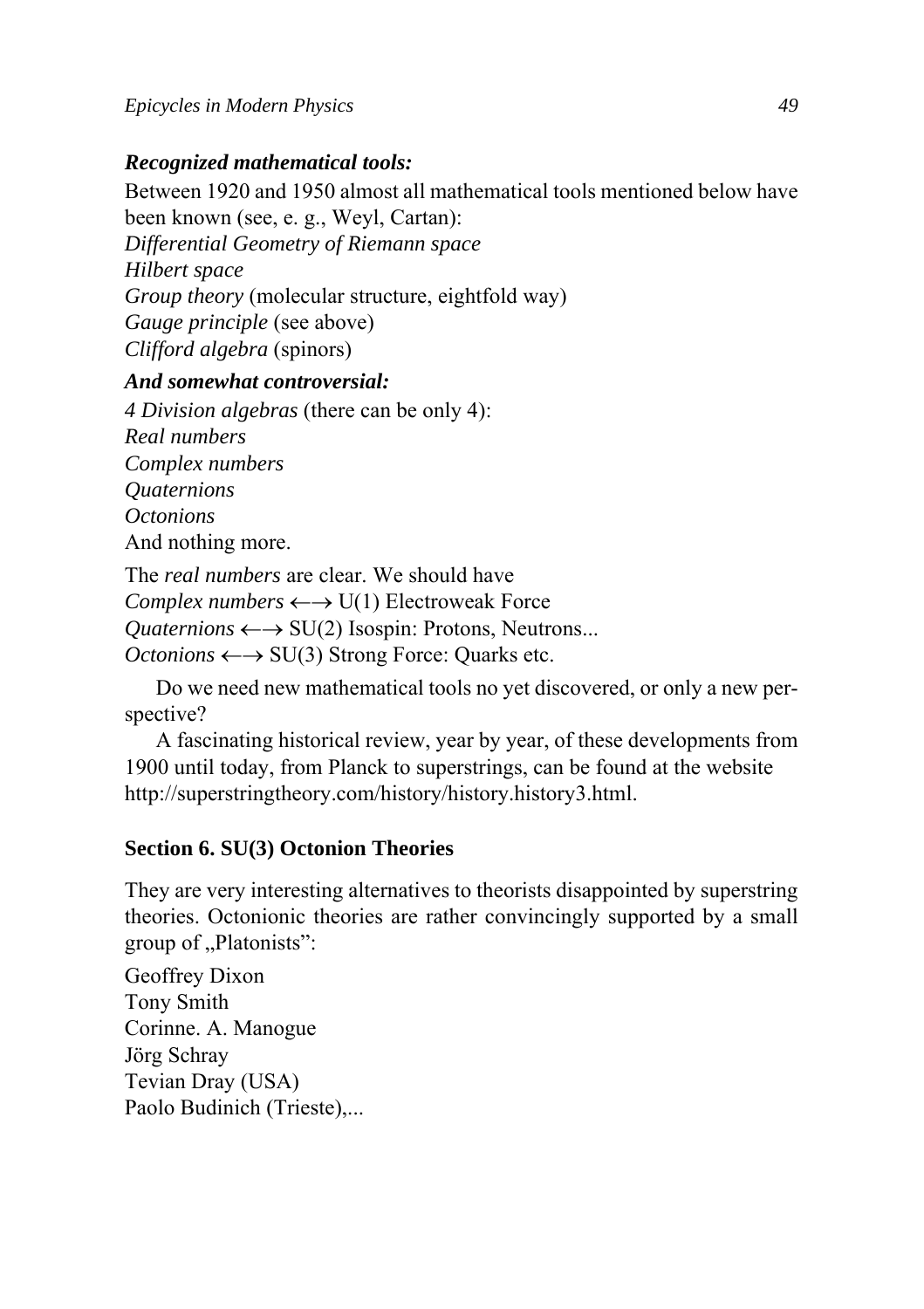with generally background support by John Baez (USA). Admitting that they are as little completely elaborated and as controversial as superstring models, I am nevertheless attracted by their strange beauty.

It may be appropriate to say that, in the same way as Gauss represented the complex numbers as 2-vectors, the quaternions may be considered as 4 vectors and the octonions as 8-vectors. The last two vectors are thus "hypercomplex numbers" admitting a product which is zero only if at least one factor is zero. There are *only four types* of such numbers: real and complex numbers, quaternions and octonions. This is a most remarkable mathematical fact, a "Platonic phenomenon" like the well-known five "Platonic Solids".

Thus the use of octonions is potentially capable of limiting the "particle zoo" (number 8!) and avoiding the doubling of the number of particles of supersymmmetry. To Platonists this is, of course, a rather striking advantage,

(Concerning Freudenthal, who did some very advanced work on octonions, I recently mentioned him to Prof. Treder. Of course he knew all about him. As with Plato-Parmenides, I found that he and I are thinking along similar lines, with due regard to his incomparable intellectual superiority. He shares with me the dialectic thinking of Plato.)

Related to the octonions there are the famous Exceptional Algebras (the algebras corresponding to the 5 (no more!) Exceptional Groups) discovered mainly by Elie Cartan: G2, F4, E6, E7, and E8. Another Platonic phenonenon, although these groups have nothing in common with the well known Platonic solids except the total number 5. (Groups and algebras are related by exponentiation; groups are more fundamental but their algebras, being linear, are more manageable.) Dixon uses G2, the (algebra corresponding to the) automorphism group of the octonions.

Smith uses  $E6 = SL(3, octonions)$  belonging to a Jordan algebra (named after the famous quantum physicist Pascual Jordan!) Manogue, Dray and Budinich use Cartan spinors (octonions) and Dirac's equation in ten–dimensional space, then "dimensional reduction" from 10- to 4-dimensional space time. The problem attacked by Dixon and Smith, is to incorporate the complete internal symmetry  $U(1)$  x  $SU(2)$  x  $SU(3)$  [8].

Let me try to give my own recent thinking on this problem, which is heavily based on the contributions of Baez and Smith in the Google discussion group mentioned in [8].

Please skip the rest of this section if you wish.

As we have seen in sec. 5 of the present paper, the idea to relate the Cartan all groups through the omnipresent octonions to SU(3), which is connected to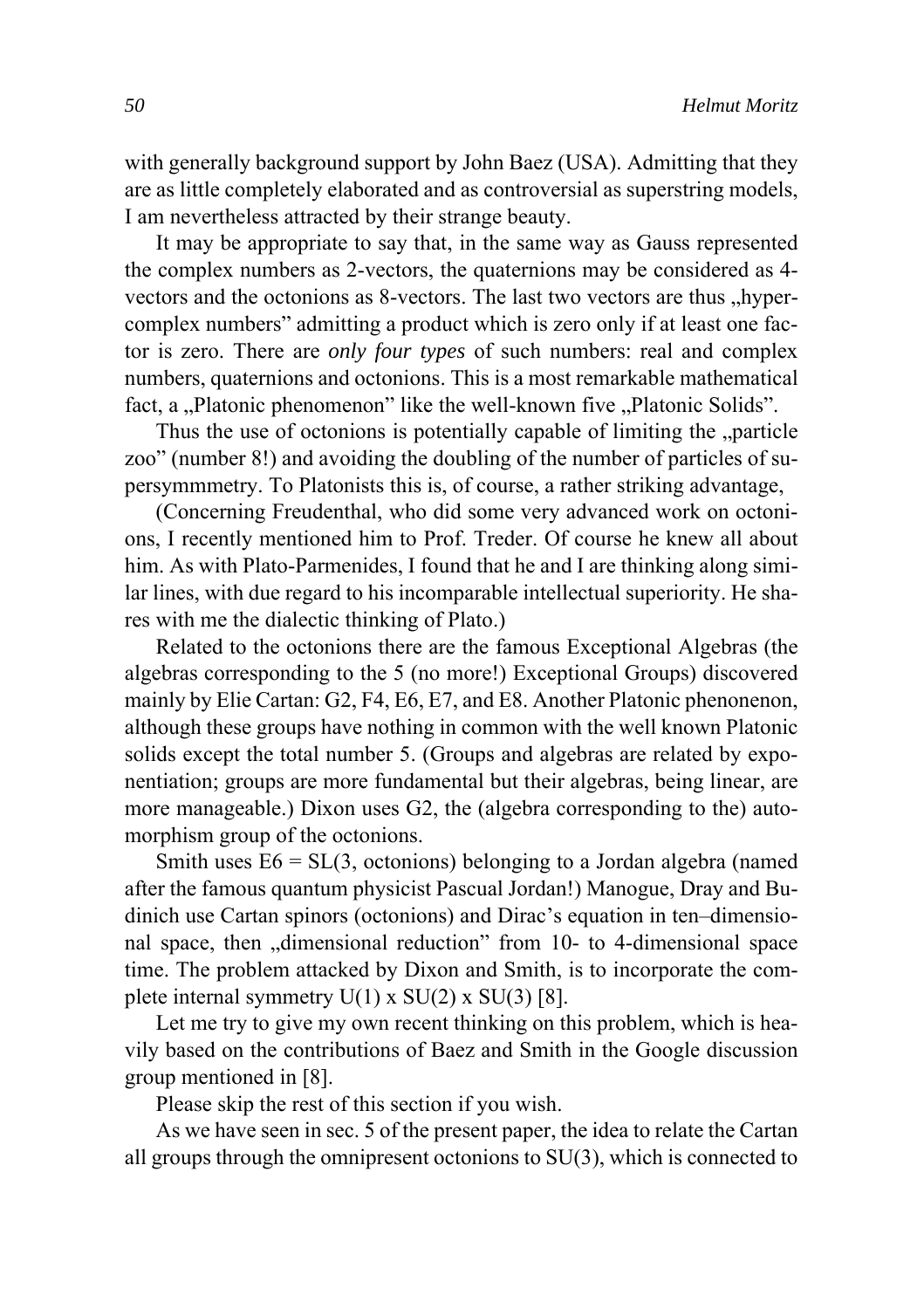quarks, in much the same way as the quaternions are connected to the electrons via Dirac's theory.

Dixon may be said to start from a 10-dimensional auxiliary space  $O(9.1)$ to get Minkowski spacetime  $O(3,1)$  (O denotes , orthogonal", and  $(3,1)$  means  $,3$  pluses and 1 minus", or  $,$  signature"  $+++$ , corresponding to the wellknown Minkowski metric (the light velocity is put  $= 1$ )

 $ds^2 = + dx^2 + dy^2 + dz^2 - dt^2$ 

by "dimensional reduction" by means of a "projection operator". (I apologize for the mathematical jargon and for cheating for the sake of simplification. ) (The missing  $6 = 9 - 3$  dimensions are not lost but give us the *<sub>r</sub>inner symmetries*" of the Standard Model U(1) x SU(2) x SU(3) mentioned in section 5.)

The essential and beautiful feature is that the initial auxiliary space

 $O(9,1) = SL(2, 0),$ 

denoting simply a 2 x 2 matrix of determinant 1 whose elements are octonions O. Believe me, this is one of the most beautiful formulas which I know. (I suppose that Plato would be equally delighted.)

T. Smith may be said to start from an equally beautiful formula of the same structure:

 $SL(3, 0) = E6$ 

where we now have a 3 x 3 matrix of octonions, and E6 denotes one of Cartan's famous Exceptional Algebras, see above. Smith also get the Standard Model (and much more).

Let me only mention that T. Dray and C. A. Manogue start from Dirac's equation formulated in terms of octonions, and P. Budinich uses Cartan spinors in 10 dimensions, all very simple (conceptually!), very clean and very "Platonic" starting points. For references see the Internet.

## **Section 7. Conclusions**

At the beginning of the paper we have seen that, around 1900, there were many epicycles of theories piled up on each other. After the great unification of Einstein and Heisenberg, only two great theories were left: Relativity and Quantum Theory.

*For Unification, a completely new idea (view point, "paradigm") is necessary*.

All the ingredients were in principle already available, but a change of perspective was required.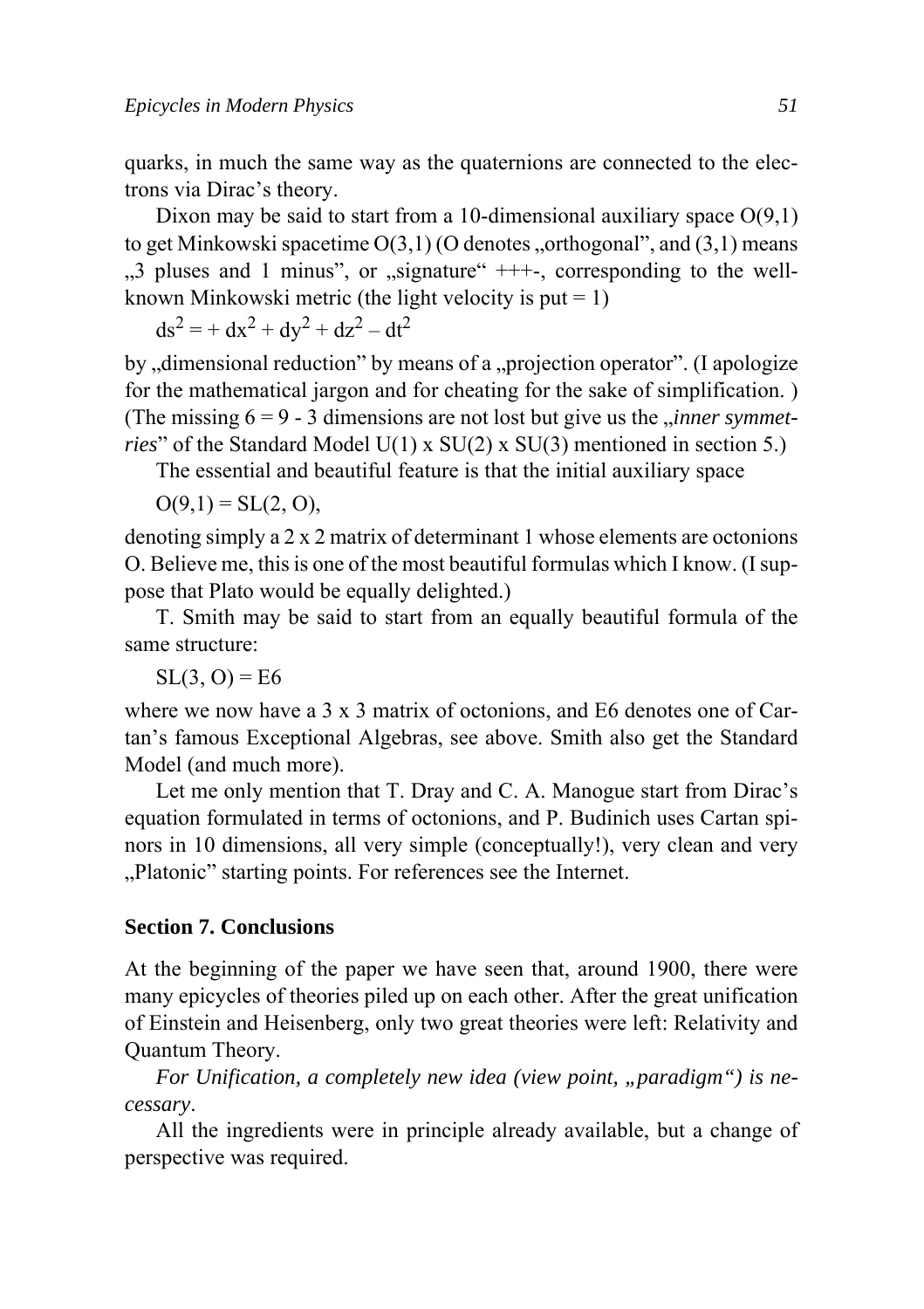Now, 100 years later, we again have even more epicyclical theories: supersymmetry, supergravity, superstrings, spinors and twistors  $[9]$ , the  $\text{left}$ fold way" of internal symmetries, quaternions and octonions, etc. A generally accepted elegant and basically simple unification of particle forces (electromagnetism, weak and strong force), and hopefully gravitation, in the future is very likely. A change of perspective may do it, but a new Einstein may be necessary to bring about a complete new paradigm in the sense of Kuhn, replacing these epicycles.

The  $4<sup>th</sup>$  force, gravity, is most problematic because gravitation is intrinsic to spacetime, being is curvature, and General Relativity is such a perfect theory.

All attempts on supersymmetry, supergravity, superstrings and octonionic models deserve our sincere admiration as superb achievements of the human mind. Let us hope that one day (*not too far from 2000*...) the "elegant anthill" will become the "elegant universe" that we all are dreaming of.

*Acknowledgment.* The octonionic theories were brought to the author's attention a year ago by the enthusiasm of Paolo Budinich. The present paper benefited substantially by the authoritative comments of Tony Smith on a preliminary version of the manuscript.

## **References**

- [1] T. S. Kuhn, *The Structure of Scientific Revolutions*", 2<sup>nd</sup> ed. Chicago Univ. Press, 1970; see also H. Moritz, "*Science, Mind and the Universe*", Wichmann, Heidelberg 1995, sec. 3-10.
- [2] Yu. Ne'eman (ed), "*To Fulfil a Vision*" (Jerusalem Einstein Centennial Symposium), Addison-Wesley, 1981. Even General Relativity can be formulated as a gauge theory; cf. Yu. Ne'eman, "*Gauged and Affine Quantum Gravity*", in this book.
- [3] S. W. Hawking and W. Israel (eds.), "*General Relativity: An Einstein Centenary Survey*, Cambridge Univ. Press, 1979; H.-H. von Borzeszkowski and H.-J. Treder, The Meaning of Quantum Gravity, Reidel, Dordrecht, 1987.
- [4] B.Greene, "*The Elegant Universe"*, Vintage, 2000 (very optimistic).
- [5] quoted from Tony Smith's homepage, which is also freely downloadable as a compact Pdf-Book "TonySwebBook2.pdf", 2003.
- [6] The standard work is S. Weinberg, *"The Quantum Theory of Fields*", Vols. I to III, Cambridge Univ. Press, 1995-2002. For groups and supergroups I found very helpful: L. Frappat, A. Sciarino and P. Sorba, *Dictionary on Lie Algebras and Superalgebras,* Academic Press, London 2000.
- [7] H.-J. Treder, *Die Relativität der Trägheit*, Akademie-Verlag, Berlin,1972; H-.J. Treder, H.-H. von Borzeszowski, Alwyn van der Merwe, W. Yourgrau, *Fundamental Principles of General Relativity*, Plenum Press, New York, 1980.